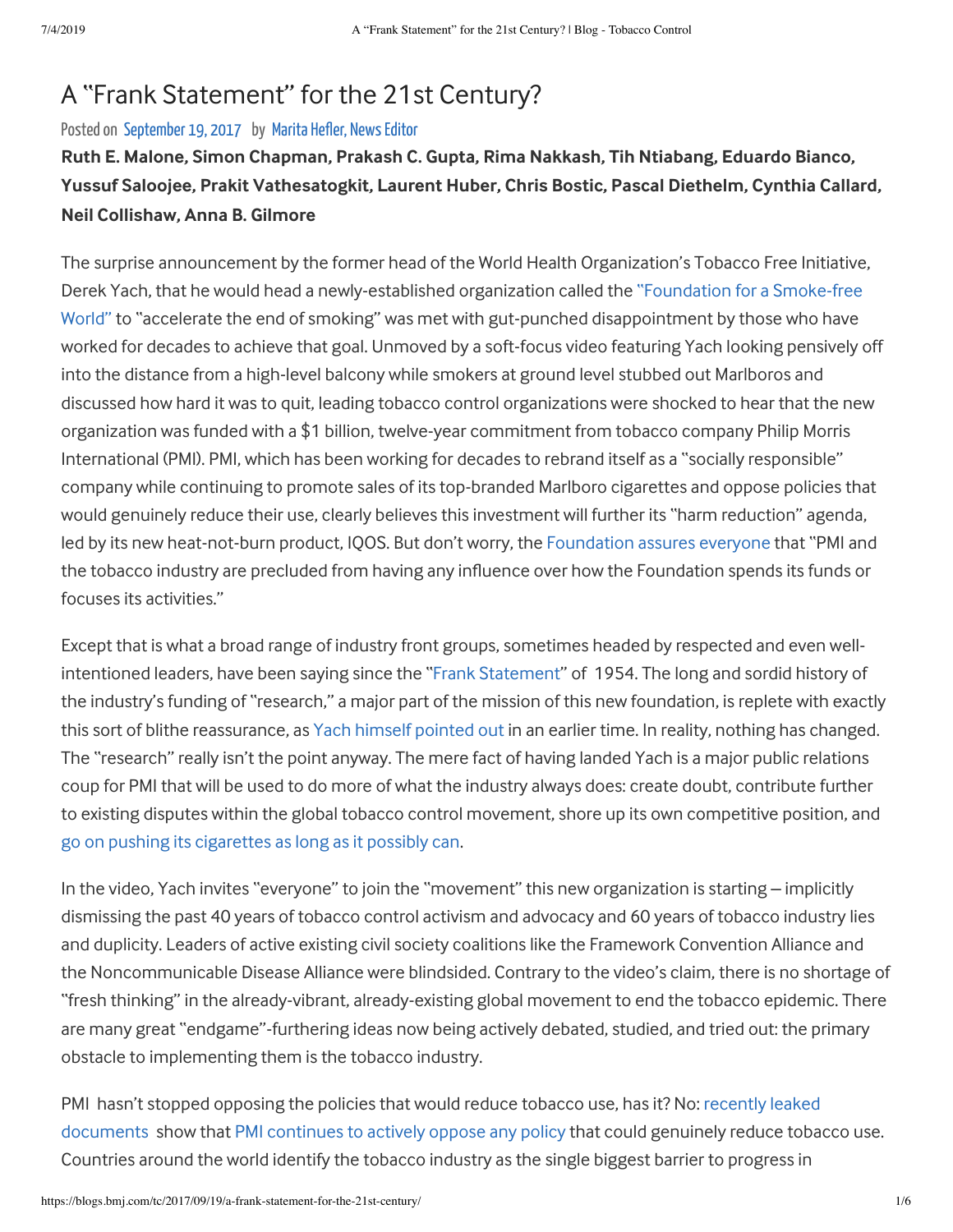#### 7/4/2019 A "Frank Statement" for the 21st Century? | Blog - Tobacco Control

implementing such tobacco control policies. This "new" initiative is just more of the same lipstick on the industry pig, but in a way it's far worse this time: by using a formerly high profile WHO leader as a spokesperson, PMI can also accelerate its longstanding ambition to splinter the tobacco control movement.

It's also not true, as the video suggests, that tobacco control efforts have "plateaued." Cigarette consumption is declining and since 2003, more than 180 countries have become parties to the World Health Organization Framework Convention on Tobacco Control (FCTC), committing themselves to implement effective policy measures and building public support for ending the epidemic. PMI knows this, hence its ongoing, covert and overt efforts to stymie the FCTC. For example, at the last Conference of the Parties, the meetings where implementation of the treaty is discussed, tobacco farmers organized by PMI demonstrated outside the venue and PMI representatives met secretly with delegates to the meeting.

The company hasn't announced it is going to stop promoting cigarettes to kids in Africa and Asia, has it? No: in fact, it's developing "stronger" products for some markets, and continuing to aggressively promote Marlboro cigarettes to the young through campaigns like "Be Marlboro" (see also here and here). Despite decades of developing and then abandoning so-called "reduced harm" products, cigarettes remain PMI's biggest moneymaker, dwarfing anything else. Only the profoundly naïve will believe that PMI is not solely promoting its self-interest in supporting this new "foundation".

In fact, the announcement came the day after a huge win for tobacco control: the exclusion of tobacco companies (as well as makers of cluster bombs and some other unsavory actors) from membership in the United Nations Global Compact, due to their incompatibility with responsible business principles. Tobacco control leaders across the globe are convincing governments to protect health policymaking from tobacco industry influence, in line with Article 5.3 of the FCTC. PMI's response is a new industry sponsored entity, eager to work with governments. From its inception, this organization will constitute a challenge for Article 5.3 implementation.

The timing of the announcement was interesting in another way: just the day before, a new global health initiative led by former US Centers for Disease Control head Tom Frieden was announced, with \$225 million in funding from Bloomberg Philanthropies, the Chan Zuckerberg Initiative and the Bill & Melinda Gates Foundation. While this initiative does not focus solely on tobacco, these funders know how much tobacco contributes to disease and death worldwide. They are also funders who have unequivocally taken positions supporting the strong policy measures that work.

What is required to end smoking isn't helping the world's leading cigarette manufacturer in its ongoing image makeover while it continues to try to derail the significant public health progress made to date. What is required is leaders who have the humility to work *with* the movement and policymakers with the backbones of steel needed to stand up to the industry to enact and implement strong tobacco control measures, including high taxes, smokefree laws, effective media campaigns to denormalize both smoking and tobacco companies, and marketing, packaging and retailing regulations to make these deadly products less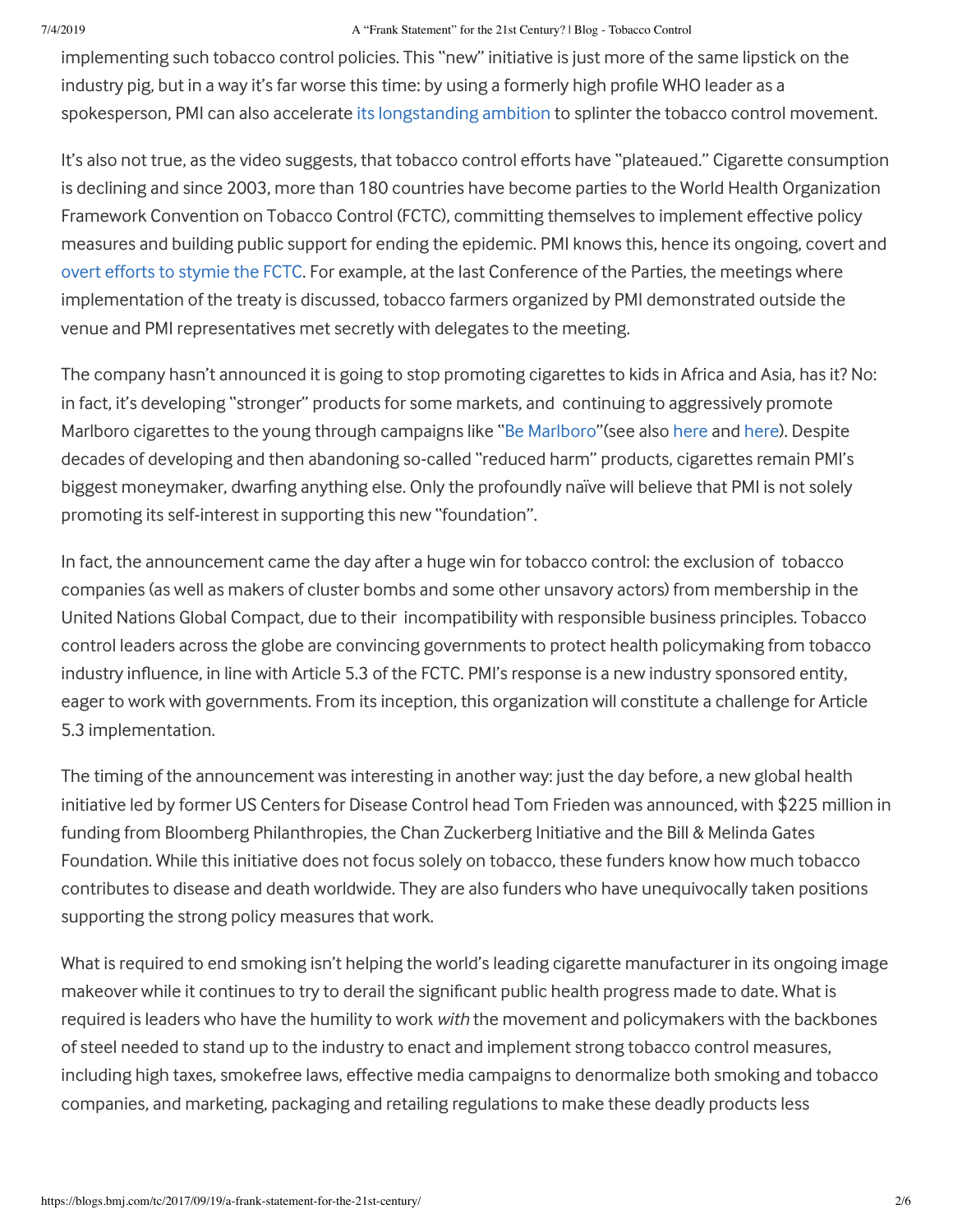#### 7/4/2019 A "Frank Statement" for the 21st Century? | Blog - Tobacco Control

ubiquitous. The global movement public health activists built over decades of toiling in the trenches must stand together and not allow PMI to buy more time by executing a 21<sup>st</sup> century version of the "Frank Statement."

The authors would like to thank Elizabeth Smith and Patricia McDaniel for their input to this article.

Additional links:

Wellcome Trust cancels Foundation for Smoke Free World event

World Health Organization reaction

Campaign for Tobacco-Free Kids reaction

Action on Smoking and Health reaction

**Truth Initiative reaction** 

International Union Against Tuberculosis and Lung Disease (The Union) reaction

**American Cancer Society** 

(Visited 298 times, 1 visits today)

End Game, Framework Convention on Tobacco Control, Tobacco Industry

| « PREVIOUS |  |  |  |
|------------|--|--|--|
| POST       |  |  |  |

 $\div$ 

Search **Search** Search **Search** Search **Search** Search **Search** Search **Search** Search **Search** Search **Search** Search **Search** Search **Search** Search **Search** Search **Search** Search **Search** Search **Search** Search **Search** 

NEXT POST  $\gg$ 

### **CATEGORIES**

Select Category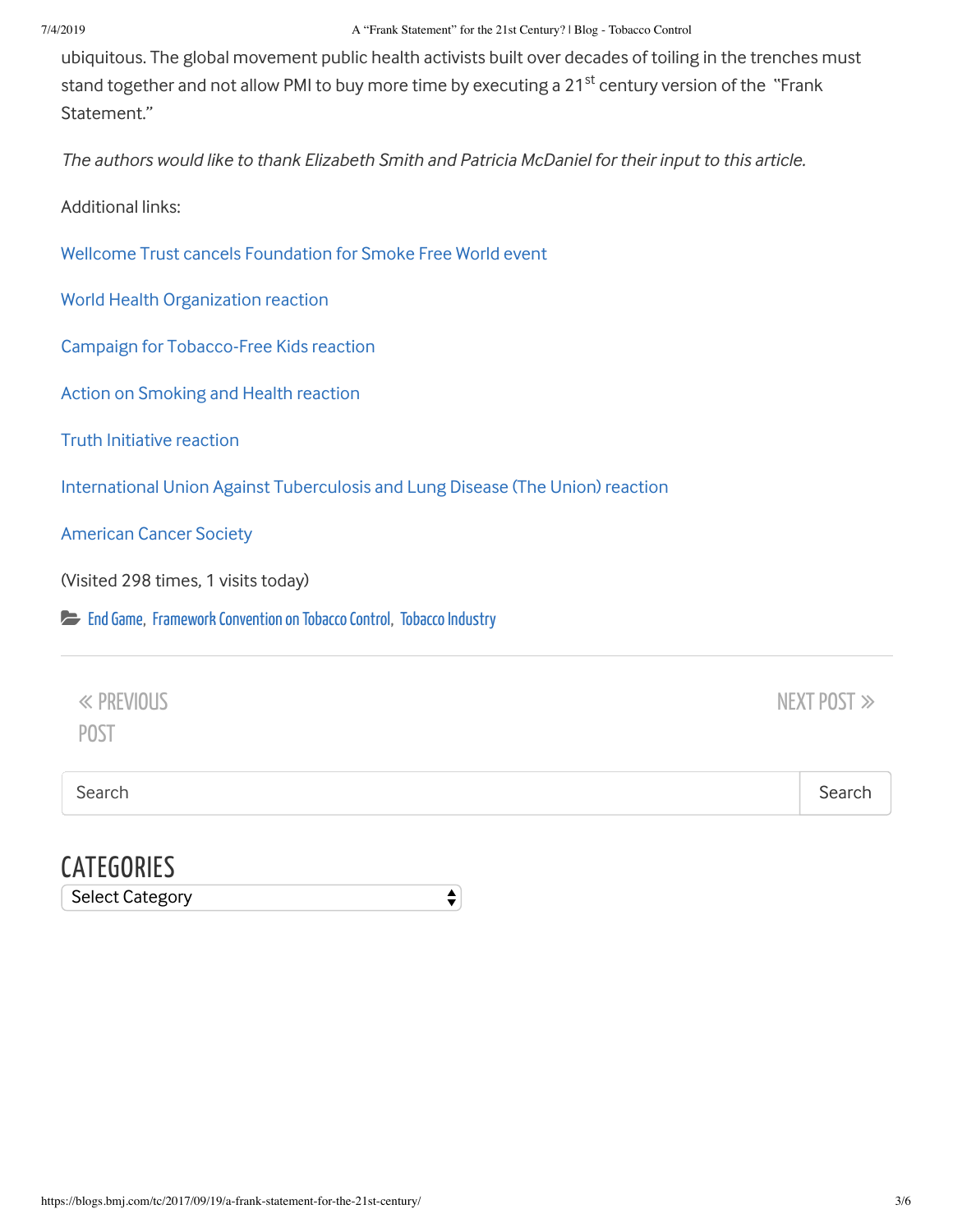#### Tweets by @TC\_BMJ



**Tobacco Control** @TC\_BMJ

Exposure and reach of the US court-mandated corrective statements advertising campaign on broadcast and social media ow.ly/ATAk50uOLab by @NORCNews @truthinitiative @nyupublichealth @JohnsHopkinsSPH researchers

> **Exposure and reach of the US court-mandated corrective statement…** Objective As a remedy to committing fraud and violating civil racketeering… tobaccocontrol.bmj.com

> > Jul 3, 2019



**Tobacco Control** @TC\_BMJ

Impact of tax and tobacco-free generation on health-adjusted life years in the Solomon Islands: a multistate life table simulation ow.ly/UQAu50uOL87 @mphsc @otago researchers tobaccocontrol.bmj.com/content/early/…

> **Impact of tax and tobacco-free generation on health-adjusted life ye…** Objective To estimate health-adjusted life years (HALY) gained in the Sol… tobaccocontrol.bmj.com

> > Jul 2, 2019



Embed View on Twitter

## LATEST JOURNAL CONTENT

NEWS ANALYSIS

Worldwide News and Comment

20 June 2019

EDITORIAL

Does size matter? Rethinking the tobacco pack

20 June 2019

RESEARCH PAPER

How tobacco companies have used package quantity for consumer targeting

20 June 2019

RESEARCH PAPER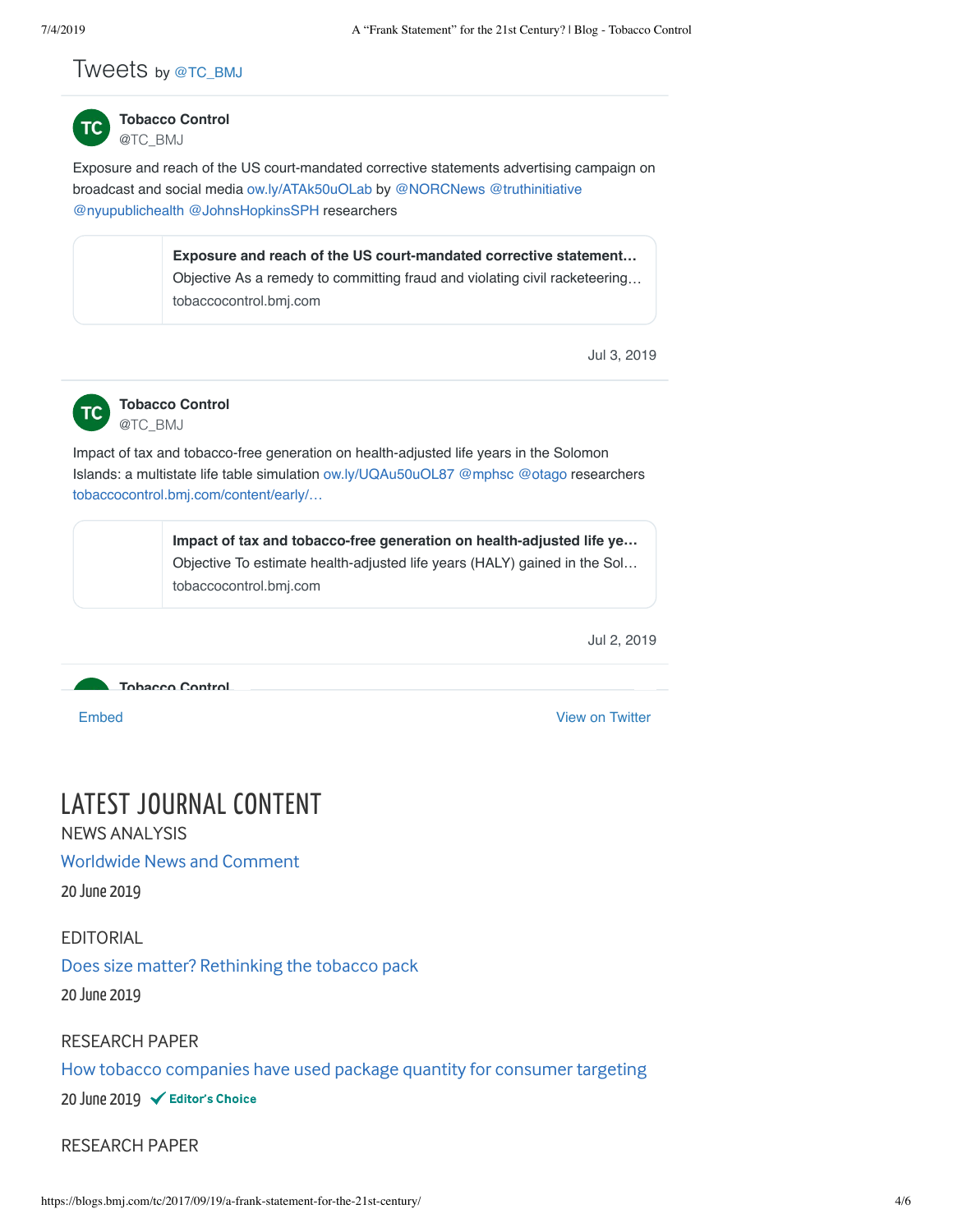Distributional health and financial benefits of increased tobacco taxes in Colombia: results from a modelling

study

20 June 2019

RESEARCH PAPER

Content analysis of tobacco content in UK television

20 June 2019  $\partial$ 

## CAREERS

# **bmj**careers

### **Consultant in Anaesthetist with a special interest in Pain Management**

**Walsall, West Midlands** | YC72

We are looking to recruit a highly motivated and enthusiastic individual to this Substantive Consultant post in our dynamic & expanding department.

Recruiter: Walsall Healthcare NHS Trust

**Apply for this job** 

#### **Senior Lead GP, UK Digital**

London (Central), London (Greater)

Experience leading a clinical service or pilot, including clinical pathway development and key audit management

Recruiter: Livi

**Apply for this job** 

#### **GP & Health Assessment Doctor London (Central), London (Greater)** | £75,000 to £85,000

Working for Nuffield Health will give you the opportunity to be at the heart of an organisation whose sole purpose is the

## **BMJ Blogs**

h lth f th ti

Analysis and discussion of research | Updates on the latest issues | Open debate

All BMJ blog posts are published under a CC-BY-NC licence

**BMJ** Journals

**Terms and Conditions**